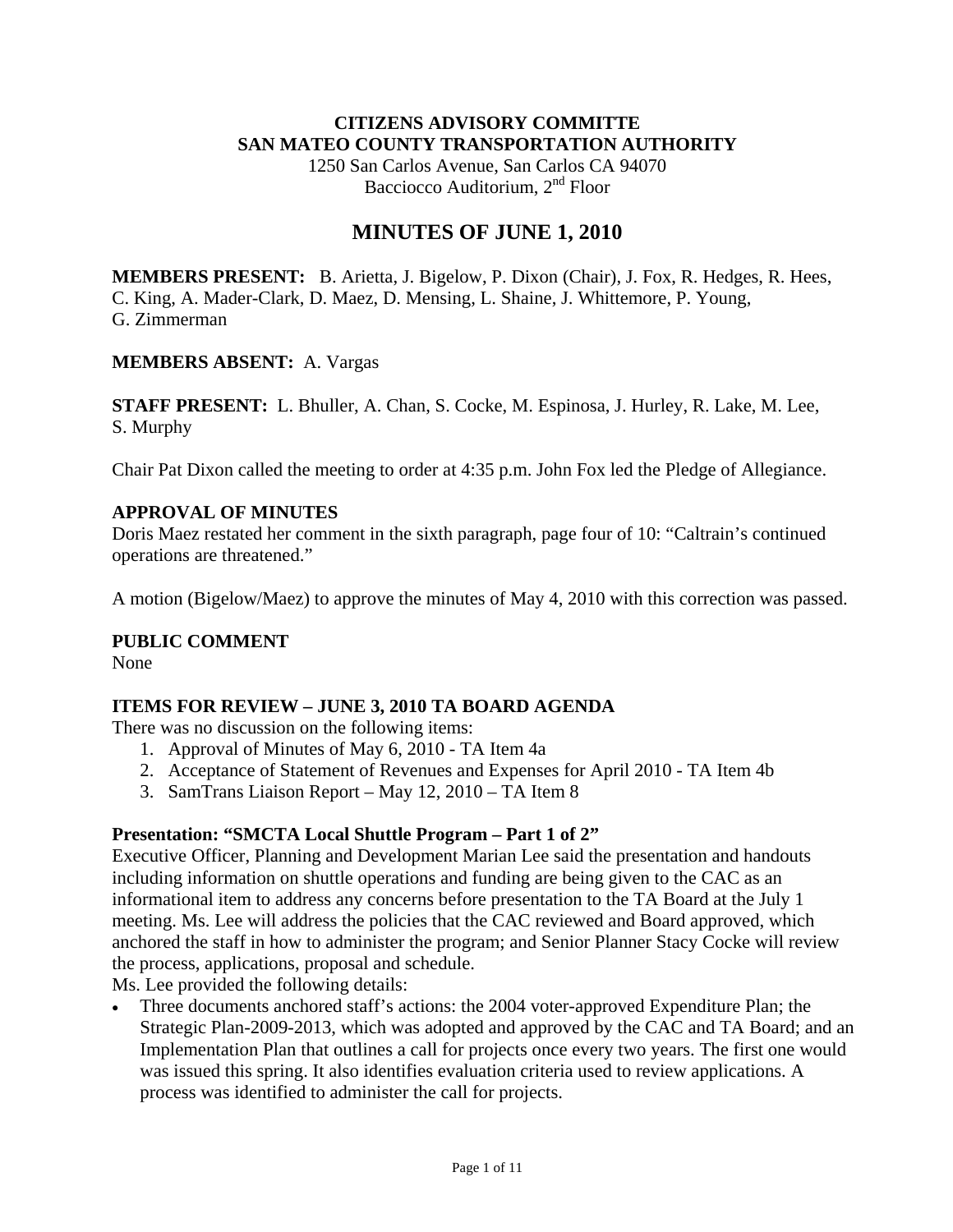- Shuttle projects funded by the original Measure A will continue to receive estimated funding of \$1.45 million in Fiscal Year (FY) 2011 and 2012. New applications will receive estimated funding of \$800,000 for FY2011 and 2012 for an estimated total for the call for shuttle projects of \$2.25 million.
- Any project initiator must obtain sponsorship from SamTrans in order to submit the application to the TA, which will be evaluated by staffs from the TA, the City/County Association of Governments of San Mateo County (C/CAG), and C/CAG's Technical Advisory Committee (TAC).
- Evaluation Criteria include: project need, policy consistency, and readiness scored at 20 points each; effectiveness scored at 30 points; and sustainability in terms of environmental impacts, economic development and transit oriented development scored at 10 points. An internal shuttle inventory report was completed to review any overlaying of existing SamTrans' fixed-route service

Ms. Cocke provided additional details as follows:

- Staff recommendation is to support all existing requested funding; support all requests, monitor projects with lowest cost effectiveness and notify projects with low match.
- There are 12 existing shuttle applications and 10 of the 12 are commuter shuttles with the exception of the Bayshore/Brisbane and Menlo Park shuttles.
- Eight applications were received for new shuttles for just under \$800,000 over the next two fiscal years, which is undersubscribed by \$800,000.
- Staff evaluated and recommended three new applications at this time; requested resubmission of five applications; will monitor projects that potentially duplicate SamTrans service and notify projects with a low match.

Chair Dixon asked what would constitute a request to resubmit an application. Ms. Cocke said staff wants to see additional information in terms of market need and the public outreach process.

- New shuttle applications included three existing shuttles not currently funded by the TA that staff is recommending to move forward with approval: Foster City Blue Line community shuttle, which connects to the Foster City Red Line community shuttle and SamTrans Route 251; the Redwood City Mid Point commuter shuttle from the Redwood City Caltrain Station to the Mid Point Technology Park; and the Foster City Red Line community shuttle, which runs from the Hillsdale Shopping Center to the Bridgepoint Shopping Center.
- Five shuttle applications requiring additional information include:
	- 1. South San Francisco Ferry
	- 2. East Palo Alto Shopper Shuttle
	- 3. East Palo Alto Youth Shuttle
	- 4. Menlo Park Senior Shuttle Shopper
	- 5. Millbrae on-demand

Jim Whittemore asked about existing funding. Ms. Cocke said both Foster City shuttles were funded last fiscal year: 50 percent by Foster City and 50 percent by C/CAG. There is a delay in C/CAG's call for projects and the TA call for projects came first, so Foster City is requesting 25 percent Measure A funding and will apply for 25 percent funding in the C/CAG call for projects.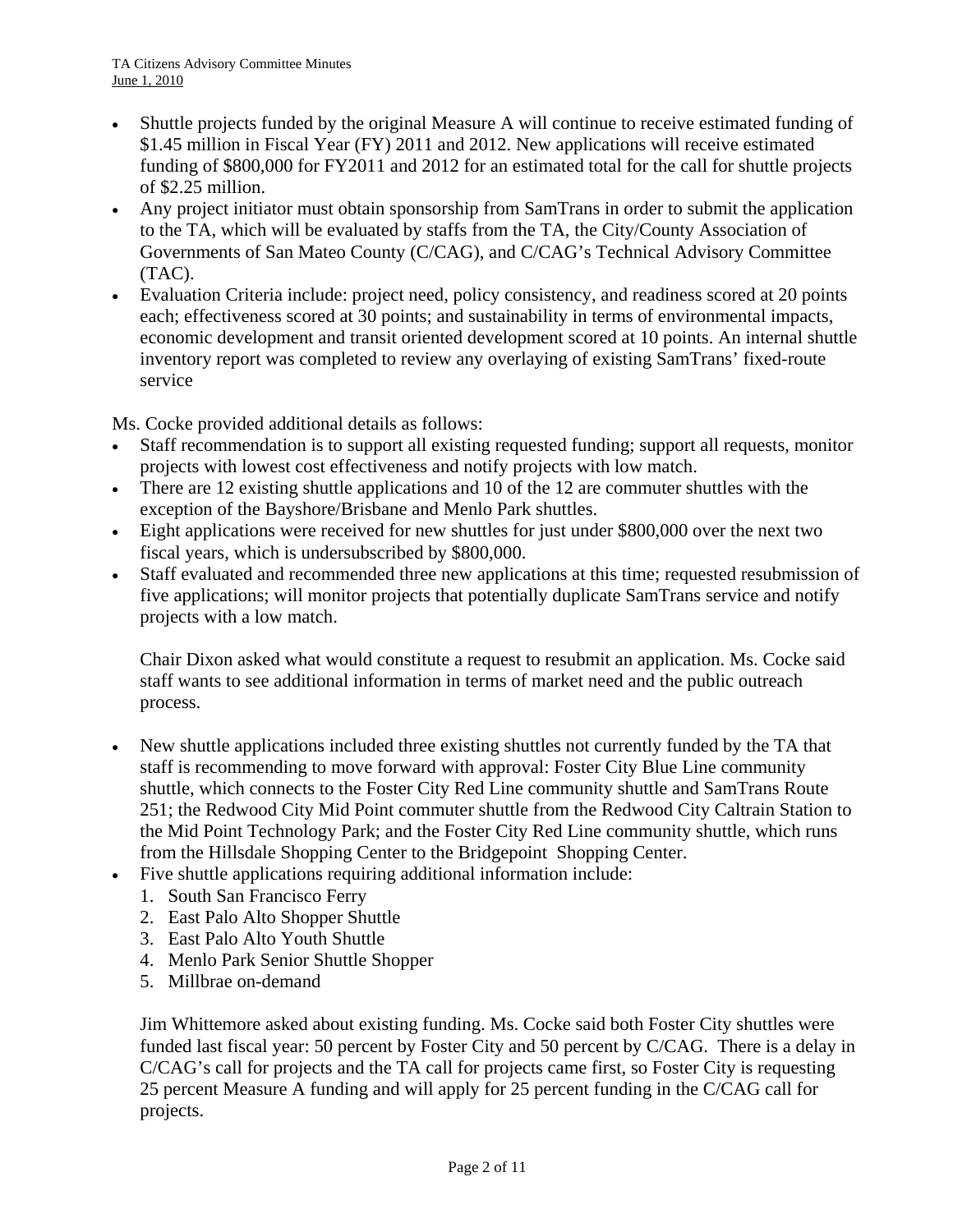Barbara Arietta asked which projects duplicate SamTrans service. Ms. Cocke said the Foster City Red Line shuttle has the same stops as Route 251.

Ms. Maez said she is surprised and somewhat appalled at the lack of proposals for the Coastside, which is an underserved area. She asked if this could be addressed because there is remaining funding. Ms. Cocke said staff does not know why applications were not received. Call for projects' notices were sent to all mayors, city managers, the C/CAG Board, the C/CAG TAC, the C/CAG Congestion Management and Environmental Quality Committee, public works directors, planning directors, the Water Emergency Transportation Authority (WETA), Peninsula Congestion Relief Alliance (Alliance), BART, and to existing JPB shuttles at the San Francisco International Airport and to all cities in the county under these titles.

Ms. Maez said it may be they didn't have the resources to apply.

Ms. Arietta said the Coastside had a shuttle a few years ago that duplicated Route 14 but it was lost to swap for extended hours on Route 14 and some weekend service, which has since been cut back due to economic issues with SamTrans. She is concerned the Coastside is desperate for transportation yet no applications were submitted.

Ms. Espinosa said there is service on the Coastside currently funded under Lifeline, which is a program through the Metropolitan Transportation Commission (MTC) primarily targeted to underserved populations including rural populations so some existing service for SamTrans is also supplemented with Lifeline funding. It may be that the city is looking to Lifeline as a potential other source.

Ms. Arietta asked what could be done to address the lack of applications from the Coastside. Ms. Lee wasn't sure why applications were not received because call for project information was sent, which presented the opportunity to apply.

Ms. Maez asked what will happen to the undersubscribed funds of \$800,000. Ms. Lee said the funds will remain in the local shuttle program for availability in the next call for projects.

Jim Bigelow asked if there are any problems with cities guaranteeing their local match in their pre-budget cycle. Ms. Lee said the best word available is what is in the application and staff takes their word for what is written. She said applicants must submit quarterly reports and the monitoring process will also address any issues. She said the majority of the new applications have an average 55 percent match, which will need to be paid upfront.

Mr. Bigelow said full-sized buses run from BART to the South San Francisco Gateway employment area, drop off all passengers and ride empty back to BART. He said a question addressed with WETA is if those empty buses could pick up people coming off the ferry redistribute them with the same equipment. He asked if that question was asked on the South San Francisco ferry application. Ms. Cocke doesn't think this was part of the application.

Jim Whittemore asked if Foster City just voted to cut funding of \$82,000 for the Blue and Red Line shuttles. Ms. Lee said she will follow up to confirm the local commitment is still there.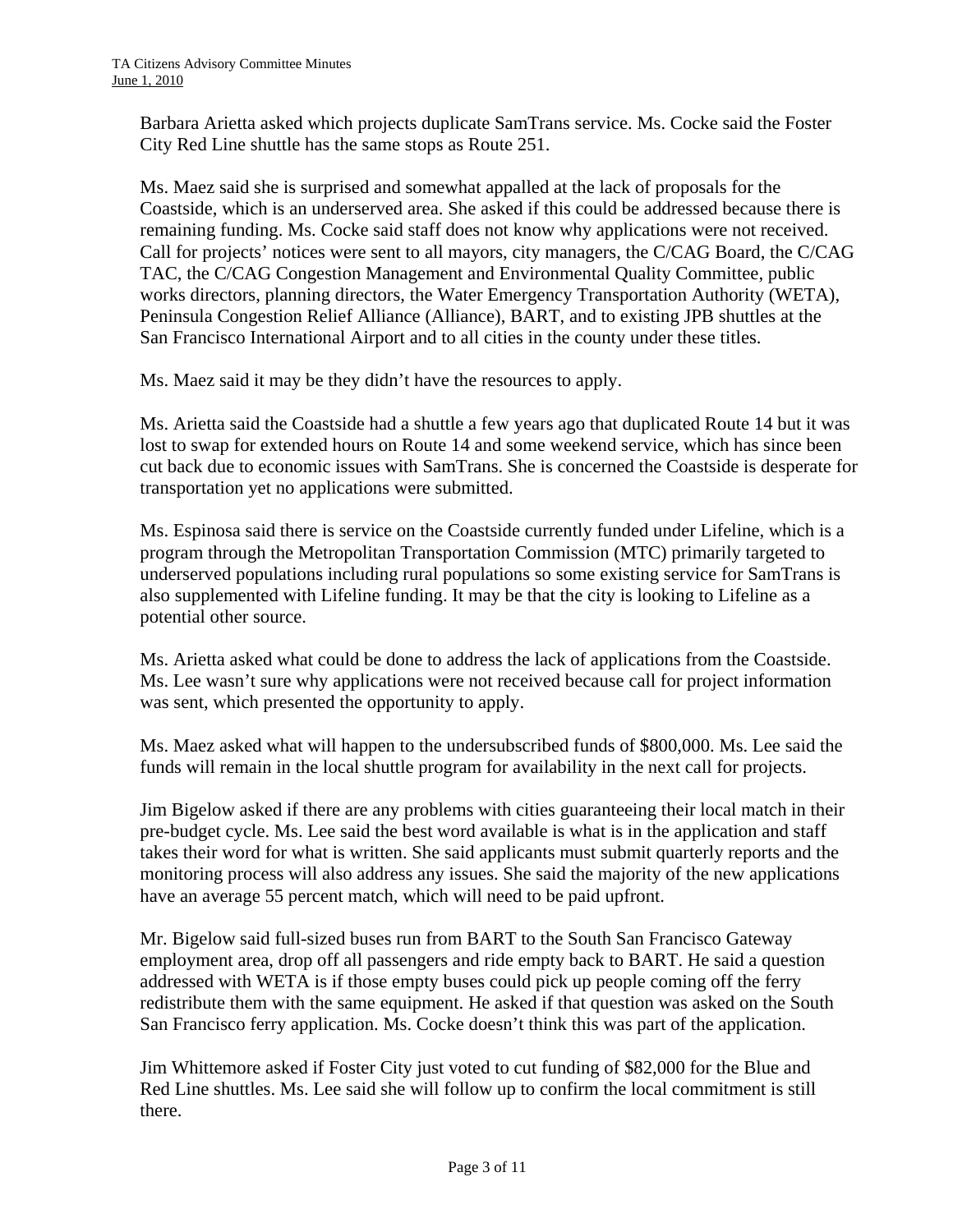Ms. Cocke said C/CAG's call for projects follows the TA's. She said C/CAG historically funded 50 percent but in order to try and cover bases in terms of funding, Foster City is proposing putting in applications to still bring that 50 percent they historically brought but then split the difference between the TA's and C/CAG's calls for projects.

Ms. Arietta asked about the deadline for submitting applications. Ms. Cocke said the application process opened on March 31 and closed on April 30; the next call will be in two years.

Charles King asked about Redwood City ferry service and if shuttle service will be available; and what information needs to be addressed in the South San Francisco Ferry application. He said shuttle service has been very popular in East Palo Alto. Ms. Lee said information on Redwood City ferry service will be addressed in tonight's WETA presentation.

Ms. Cocke said staff requested additional market research on the South San Francisco Ferry application because it is a new shuttle and there is no fixed-route service for the business parks in the area. Route information on the application looks similar to the existing Oyster Point Utah/Grand shuttle, which connects to BART and Caltrain, and adding another timedconnection wasn't feasible.

Ms. Espinosa said East Palo Alto shuttles are targeted towards the needs of the local community. For example, the proposal is to have the shuttles run very late shifts into the 1 a.m. to 2 a.m. time period because of late night shift workers and that is different from when SamTrans runs its buses. There is also a proposal for a youth shuttle, which would run direct from schools to youth-serving non-profit organizations. The demographic needs and times in East Palo Alto are very different from fixed-route services.

Randy Hees asked about the three applications with 100 percent funding. He said the Broadway/Millbrae shuttle has a 100 percent match. Ms. Lee said the challenge staff has is in our policies in the Expenditure Plan and Strategic Plan with these assumed matches, and for the local shuttle one in the new Expenditure Plan, staff assumed a 50 percent match but there wasn't this hard-core requirement that the applicant had to have 50 percent or it was not getting funded; it's a soft push especially for this round because the TA is undersubscribed. That criterion didn't have the weight that it would under a competitive circumstance. If the TA had tons of projects and it couldn't fund all of them, clearly the projects that would have the larger match would rate better in this case, but because the TA has leftover funds, it didn't make a huge difference. Ms. Lee said it's currently a soft push and one of the things that can be considered is, as more call for projects are completed and the Strategic Plan is updated, staff can start to consider if they want to do some hard line criteria; right now the TA doesn't have it.

Rich Hedges said he uses the Foster City Blue line and both the Red and Blue lines are always packed.

Mr. Shaine said given the economic situation and budget shortfalls he strongly urged the folks involved with the South San Francisco ferry shuttle application to cooperate and coordinate with major players like Genentech in South San Francisco, which isn't far from the planned ferry terminal. He said Genentech has their own employer-sponsored shuttles from BART to their campuses and he thought one of the justifications for the ferry project was that employees traveling to that area would be taking the ferry and would need shuttle assistance. He said staff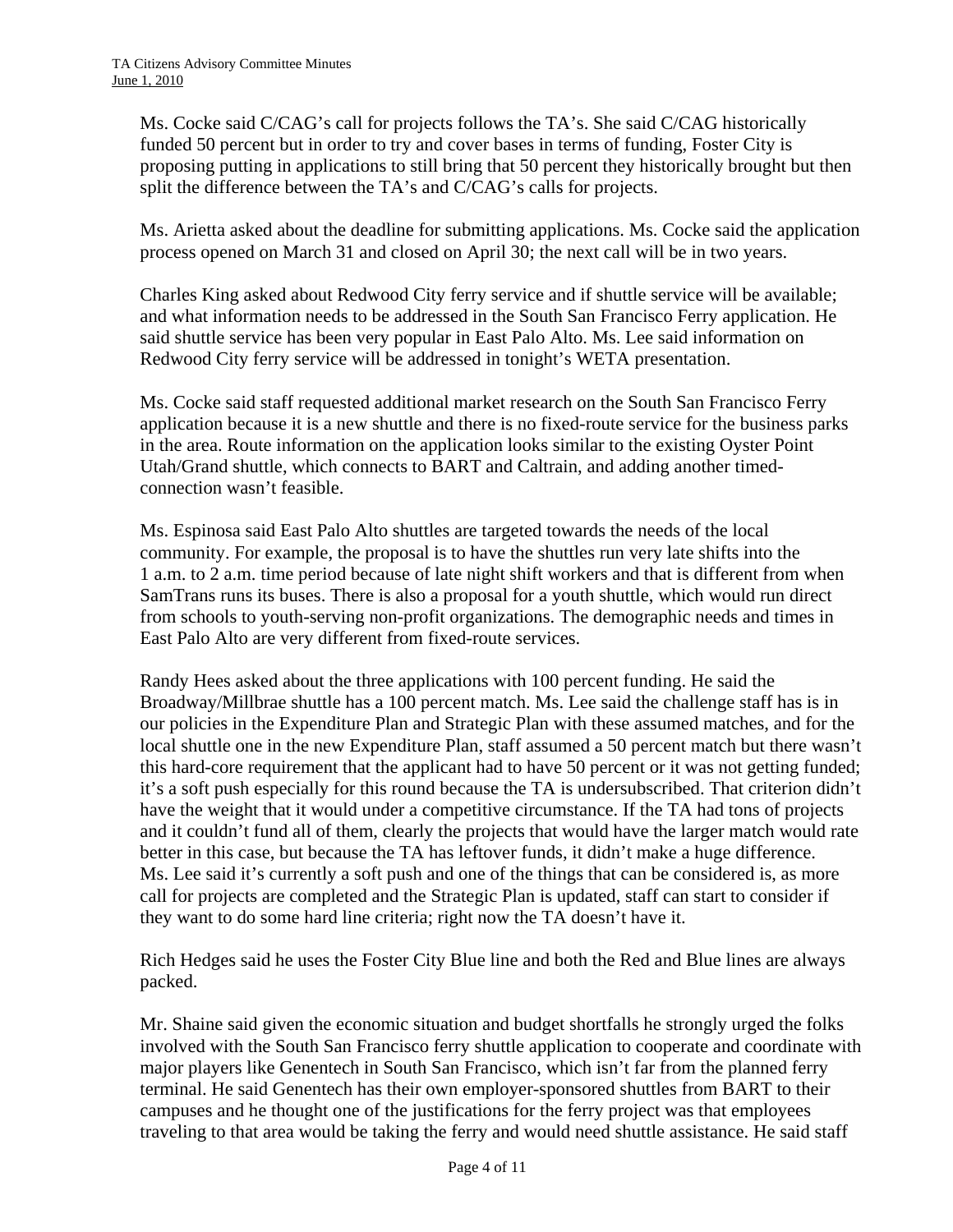should urge cooperation with employer-sponsored shuttles and allow the public to use them to and from the ferry, to get more utilization with limited dollars. He said this works well in Foster City industrial areas.

Presentation continued:

Part 1 of the process involves CAC input on all existing and three new shuttle applications on June 1. The TA Board is to take action on the applications at the July 1 Board meeting. Staff will re-evaluate five applications for Part 2 of the process, return to the June 29 CAC meeting for additional input and ask for Board approval at the August/September TA Board meeting.

Mr. Bigelow said when one talks about employer shuttles or smaller shuttle buses, it might be good to paint a picture of the Alliance with C/CAG, Caltrain coordinators and SamTrans as the overall umbrella for coordination of the shuttle agencies getting together and working on something that would work very well. Ms. Lee said staff will do this.

Mr. Hees said he is pleased to see the first call for projects come forward with the new Measure A. He applauds Ms. Lee, Ms. Cocke and Ms. Espinosa for bringing the information to the CAC for input. He is concerned about the 50 percent match and the 100 percent match is a red flag. Ms. Cocke said staff understands this and is working that in as language because the TA already said it would fund them, especially the existing shuttles. Staff will be giving a heads up that as the TA moves to competitive calls for projects that will be a factor and included in the contract extension letter, which is the normal budget approval process for the existing shuttles.

A motion (Bigelow/Hees) to support Part 1 of the call for projects was approved. Mr. Zimmerman abstained.

### **Program Report: Transit: South San Francisco Ferry and Redwood City Ferry Projects – TA Item 12a**

### South San Francisco Ferry Service

Mr. Hurley introduced WETA Planner/Analyst Michael Gougherty who provided the following details:

- WETA staff approved two contract awards for construction of the South San Francisco Ferry project in May. Project completion is expected in 2011.
- The project will provide service between Jack London Square in Oakland to Oyster Point in estimated travel time of 35 minutes with projected ridership of 600 passengers a day by 2012
- Construction of the terminal will provide an important transportation infrastructure in the event of a disaster response needed in case of an emergency
- The project dates back to 2004 when Regional Measure 2 (RM2) and earmark funding were secured for the project. Certification of the environmental report was completed in 2006. Demolition and dredging are complete at a cost of \$1.1 million; construction of the terminal and pier was awarded to Power Engineering for \$8.6 million and includes improvements to the Bay Trail; and the gangway and float construction contract was awarded to Manson Construction for \$10.5 million.
- The pier is covered for weather protection. The float has the potential to accommodate two vessels at a time and is entirely Americans with Disabilities (ADA) compliant and features the gangway that connects the float to the pier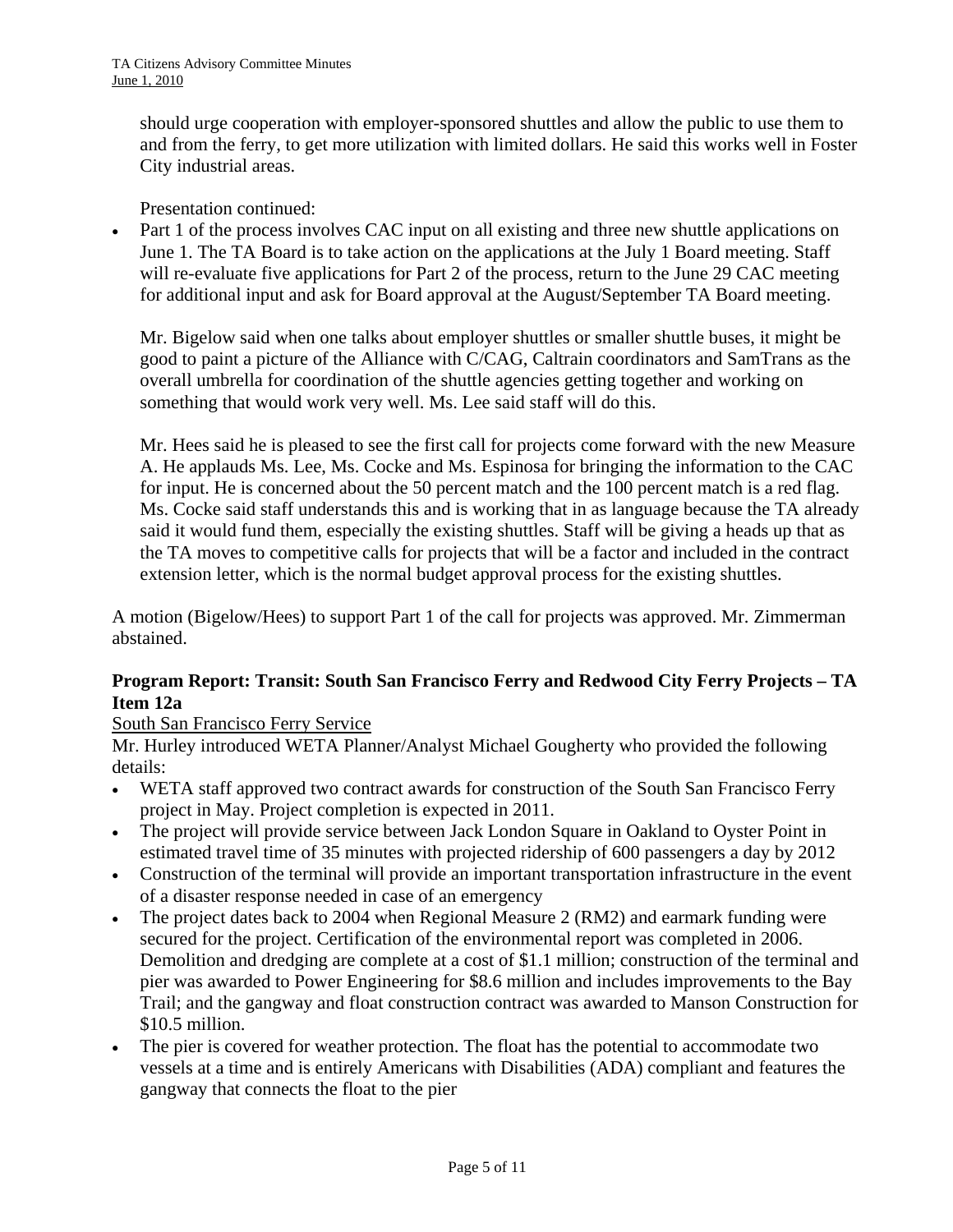- Two WETA vessels will be used in the project, which are 85 percent cleaner than 2007 Environmental Protection Agency regulations; have a low wake and low wash hulls to protect Bay and marine life; and will have room for 34 bikes.
- Genentech, the Alliance, WETA, and SamTrans have been coordinating the best approach for providing shuttle service to the ferry terminal. Genentech has committed to run two lines that connect the ferry to their two campuses.
- WETA is working with the Alliance to close the gap in shuttle service between the ferry and Oyster Point because the challenge of integrating the existing Utah/Grand shuttle service to provide transfers to the ferry terminal is operationally impossible due to headways of existing Caltrain and BART shuttle service. WETA is proposing nine months of funding to get the schedule optimized to meet needs of potential commuters and coordinate service with Genentech, the Alliance and San Mateo County after the nine-month period expires.

Austin Mader-Clark asked if the shuttles connect to Caltrain and BART or only to work areas. Mr. Gougherty replied only to the work areas.

Mr. Fox asked if it would take three transfers to get to Oakland from an employer shuttle. Mr. Gougherty replied yes. Mr. Fox said a fourth transfer would be required in the East Bay from the ferry to Oakland.

Mr. Gougherty said the primary market for the ferry is identified as workers commuting from the East Bay to Oyster Point. WETA looked at providing service to BART, Caltrain and SamTrans stops to minimize transfers but those are largely cost ineffective at this time. The shuttle ride is about 7.5 miles right now; it's about a 28 minute run so, accounting for driver breaks, in order to meet the projected 40 minute headways, WETA would have to run a second shuttle in order to capture BART and Caltrain ridership

Mr. Whittemore asked how much higher the construction bids were than the original estimate. Mr. Gougherty said about 10 percent.

Mr. Whittemore asked what capacity would be projected out five years. Mr. Gougherty said the vessels have capacity for 149 or 199 people, depending on which of the four vessels is in service. He said WETA has the fleet to address changes in demand in order to gain operational efficiency.

Mr. Whittemore asked about how many trips will be made each day and the anticipated ridership on the proposed shuttle service. Mr. Gougherty said WETA is looking at eight to 10 total trips per day with somewhere between three and five arriving and three to five departing from the South San Francisco terminal. He said anticipated ridership on the shuttle service is projected about 80 passengers per day; the basis for this is that WETA is looking at approximately 200 shuttle riders per day, taking into account the assumption that approximately 120 will be served by Genentech shuttles. This would be a gap closure project to provide shuttle access to 80 people.

Mr. Whittemore asked how much of a rise in sea level would have to occur before the terminal and pier structure would be under water and, in the event of a tsunami, how much of a tidal surge could the structures take before they would be non-operational in an emergency.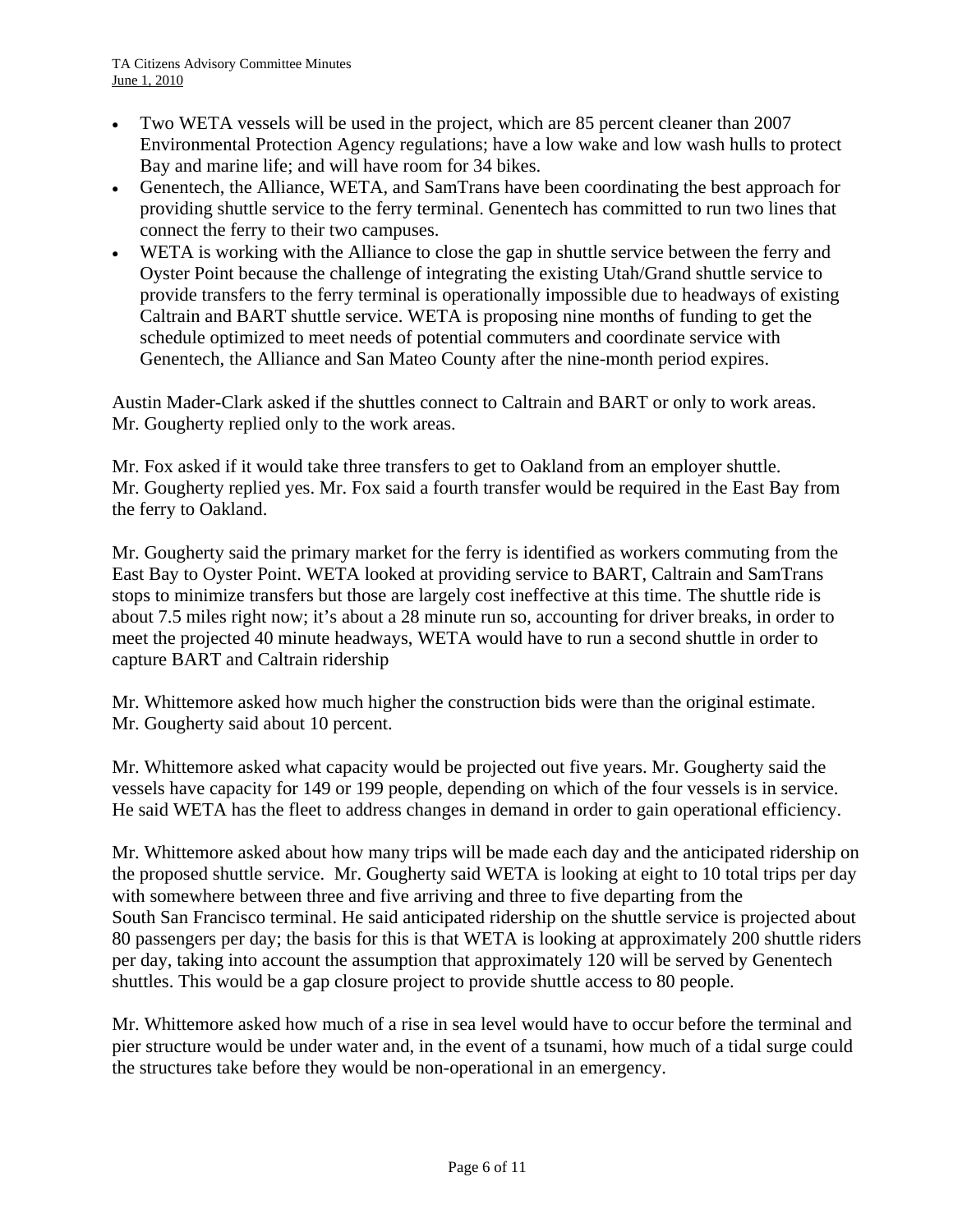Mr. Gougherty said these questions are part of the environmental review process. He said one criterion the terminal must meet is a 50-year expected rise in sea level. He could not speak to tsunami protection but said it is included in the environmental review process.

Mr. Zimmerman asked about capital and operating costs and anticipated funding sources for both the ferry project and shuttle service. Mr. Gougherty said the total expected capital investment for the project, which includes two vessels and all construction packages as well as environmental review, design and project management is just over \$50 million. He said the entire capital cost has been secured and WETA is receiving a capital contribution of \$15 million from Measure A, RM2 funding and federal earmarks.

Mr. Gougherty said he did not have sources of funding for operational costs but said it was undertaken in an endeavor in conjunction with the California Transit Association (CTA) to create a South San Francisco Ferry Terminal Business Plan, which projected capital and operating costs and figures are included in the Plan.

Mr. Zimmerman said major employers in the Oyster Point area would stand to benefit significantly from the project and asked about what level of contribution is expected from the employers for both capital and operational costs. Mr. Gougherty said there are no direct contributions and the majority of funding is coming from RM2 money.

Ms. Arietta said 30 percent of the funding is from Measure A and asked what percentage comes from RM2 and Federal earmarks. Mr. Gougherty said he didn't have the exact figures for operating costs and revenue sources but the information is available online at watertransit.org in the South San Francisco Ferry Terminal Business Plan.

Mr. Hurley said staff will provide members with the business plan.

Ms. Maez said she knows a person who rides a bike from Alameda to Oakland, rides BART to the Peninsula side of the Bay and bicycles to his final destination in 90 minutes. The rider's employer subsidizes the BART ticket, which is a relative cost to the taxpayers. She asked how that time and cost compare to a trip on the ferry. Mr. Gougherty said WETA staff is developing fare policy and will have a public hearing. The fares will be comparable to other transit service in the corridor but the ferry ride is considered a relatively higher level of service. Projections indicate a fare of \$5 to \$6 dollars. In terms of time savings, there are no bicycle restrictions on the ferry.

Mr. Gougherty said there is a five-month design phase followed by a nine-month construction phase, during which the service schedule will be finalized. He said WETA has been in contact with the MTC to advance efforts to integrate Clipper into the new fare collection system. The ferry service business plan spells out a very detailed public outreach plan.

### Redwood City Ferry Service

Environmental review began in 2004, which was supported by Proposition 1B funds. The review was stopped when funds were frozen by the State. WETA received \$44 million from the State several months ago and restarted the environmental review; secured services to provide conceptual design and engineering for the environmental review process; and expects a draft by summer 2011.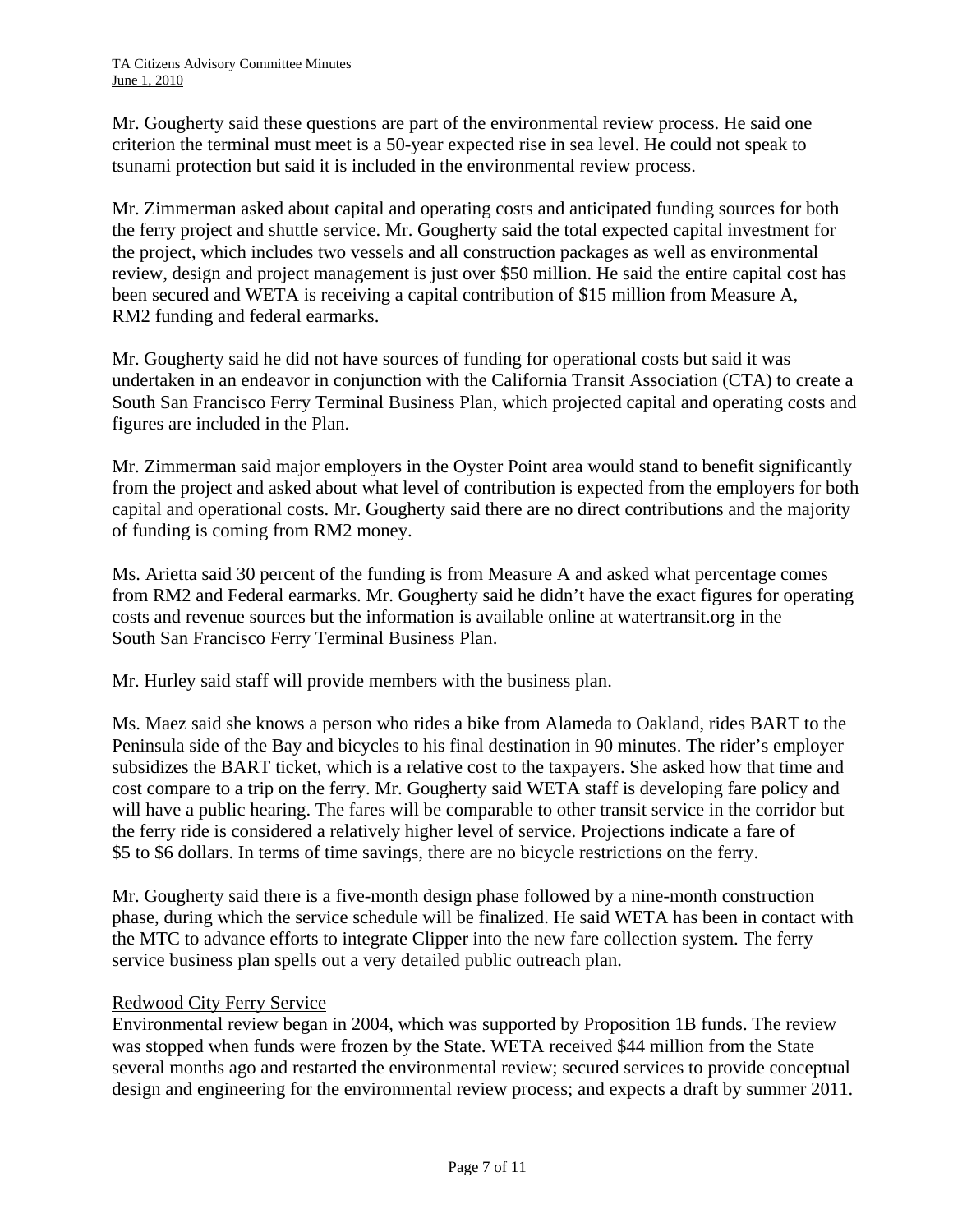Ms. Arietta asked if there has ever been any input from employers who benefit from TA projects. She said it might be time to think outside the box and, perhaps, ask for a contribution from those who benefit from projects. Mr. Hurley said the TA does not have contractual agreements with employers. The Alliance has developed relationships between the employer and the shuttle system.

Mr. Bigelow said he was in a meeting with 16 chief executive officers of biotech companies in South San Francisco. Their commitment is a \$220 pre-tax amount per month an employee can shelter from taxes, and the companies are committed above and beyond their shuttle support to get riders.

Mr. Bigelow said he has seen water at high tide overflowing walkways and coming near parking lot areas near the Oyster Point Yacht Club and urged good planning because people walk on the land to access the ferry.

Mr. Whittemore said the land at Oyster Point is sinking and it is prime liquefaction territory. He asked if the Redwood City ferry stops at Oyster Point. Mr. Gougherty said no. The project is in early stages of development and a 2003 ridership study indicates service from the East Bay to Redwood City, service to San Francisco and then a run from San Francisco to Oakland. WETA is updating ridership levels and would appreciate input and ideas from anyone involved with the project.

Mr. Whittemore said it would be important to know the number of employees who live in the Redwood City area that work at Genentech and it would be a benefit to get those people off Highway 101. He asked if the land near the Redwood City ferry project could be developed into an area similar to Foster City. Mr. Gougherty said the ferry terminal would be built at the very end of the land area.

Mr. Zimmerman commended Mr. Gougherty for the excellent presentation. He said there should be more aggressive and assertive efforts in securing not just employer subsidies but also in assuming some of the capital and operating costs because employers don't have the luxury to rely upon public agencies anymore. Mr. Gougherty said WETA would definitely be working in partnership with South San Francisco on this issue.

Mr. Fox said, philosophically, Caltrain services many people and it is not asked to subsidize except indirectly through a tax base or some other means. He said Hewlett Packard employers don't pay a subsidy to Caltrain. He said this project should be an example of a new service, a new modality and an investment that benefits employers, and employees.

Mr. King commended WETA on its plans for emergency response during a disaster. Mr. Gougherty said WETA has a very strong mandate for an emergency response infrastructure.

### **Update on State and Federal Legislative Program – TA Item 12b**

Government Affairs Manager Seamus Murphy reported:

Federal

The Public Transit Preservation Act bill was introduced at the Federal level last week by Senator Christopher Dodd for emergency operating services for local agencies, which is something staff has been insisting be included in any kind of surface transportation reauthorization bill. The bill authorized \$2 billion in appropriations to fund three specific purposes: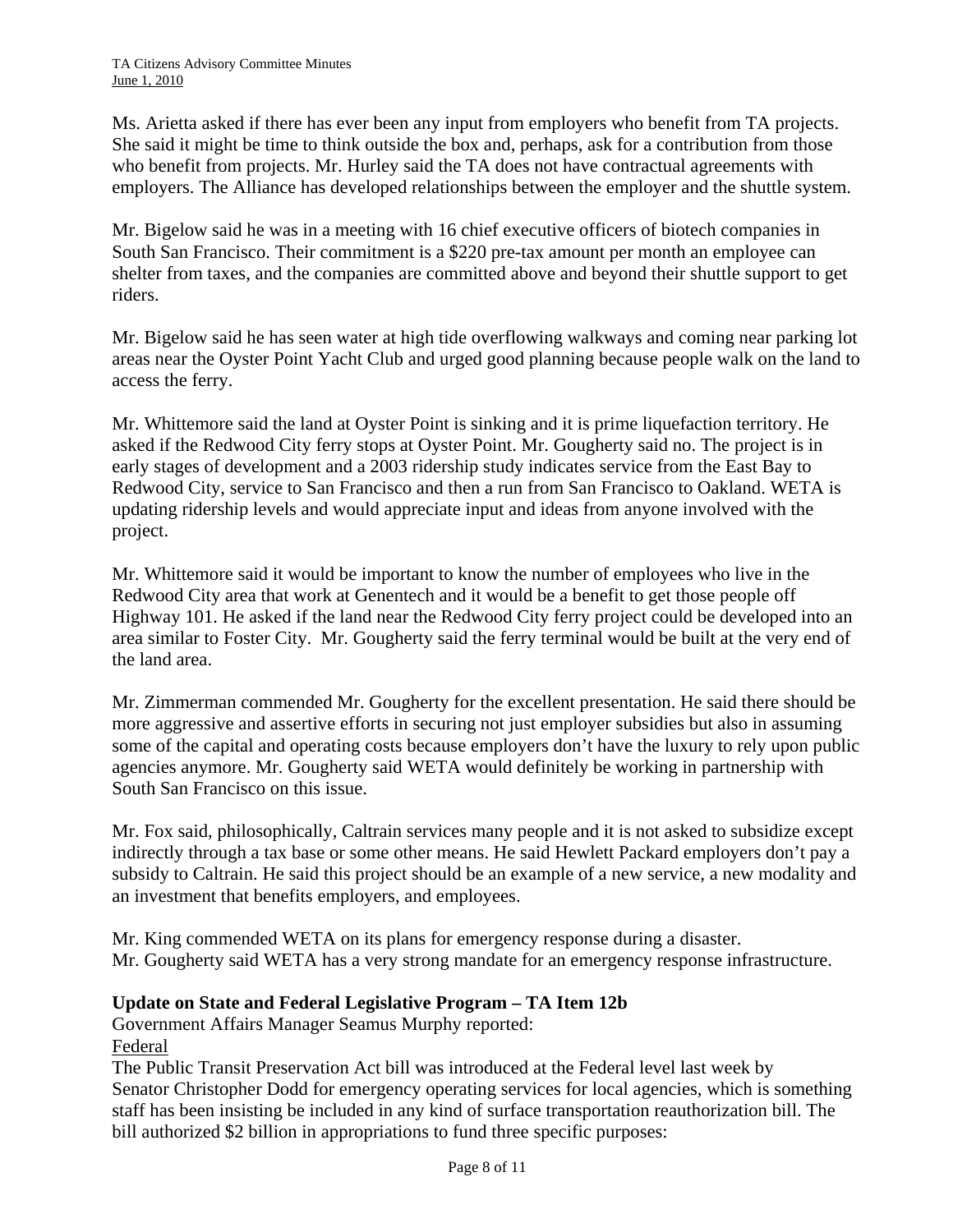- 1. Restore transit service that has been reduced in 2009 or 2010.
- 2. Rescind fare increases applied in 2009 or 2010.
- 3. Prevent any further reductions or fare increases through September 2011.

Mr. Murphy said \$2 billion doesn't go far nationwide but it will bring approximately \$85.5 million to the region with \$84.9 of that to the urbanized area formula, which is where District agencies receive the bulk of their funds. The funding will not solve any current operating deficits for next fiscal year but every bit helps to cover shortfalls. The MTC has a formula and discretion in distribution of funds.

### State

The governor released his May Revise last month and did not propose to alter funding levels negotiated by the transit community with the Legislature earlier this year. This means this year's \$400 million appropriation statewide to the State Transit Assistance Program now and a long-term commitment of at least \$350 million a year for that program.

Mr. Bigelow asked if the governor's \$464 million High Speed Rail (HSR) funding survived the May Revise. Mr. Murphy said the governor proposed to increase funding from the HSR funds that the State received from the American Recovery and Reinvestment Act in an approximate amount of \$100 million for inter-city passenger rail Track One Recovery Act funds. A good part of that funding goes to the Capitol Corridor for improvements.

Mr. Bigelow asked about \$464 million in the May Revise that was to finish up the project level for all eight route segments. Mr. Murphy said staff has not heard this was threatened.

Mr. Zimmerman asked what affects, if any, HB 4213 – The American Workers, State, and Business Relief Act of 2010 would have on TA functions or operations. Mr. Murphy said it wouldn't have any affect on any operating revenue. The only proposal at the Federal level that would affect the operating budget of any transit agency is the Dodd Bill.

### **Authorize Adoption of the Fiscal Year 2011 Budget in the Amount of \$38,259,999 – TA Item 3a**

A motion (Hees/Shaine) to support adoption of the FY2011 budget was approved.

### **Finance**

**Authorize an Amendment to the Fiscal Year 2010 Budget in the Amount of \$51.4 Million from \$68.61 Million to \$120.01 Million and Allocation of Measure A Funs to the Peninsula Corridor Joint Powers Board for the San Bruno Grade Separation Project – TA Item 11a** 

A motion (Hees/Hedges) to support the budget amendment for the San Bruno Grade crossing was approved.

### **Authorize the Adoption of Appropriations Limit for Fiscal Year 2011 in the Amount of \$506,713,853 – TA Item 4c**

Manger of Budgets Ladi Bhuller said there is a constitutional amendment known as the Gann Initiative, which places limits on the growth of expenditures for publicly funded programs. Each year staff calculates the maximum amount of tax proceeds the TA can appropriate each fiscal year.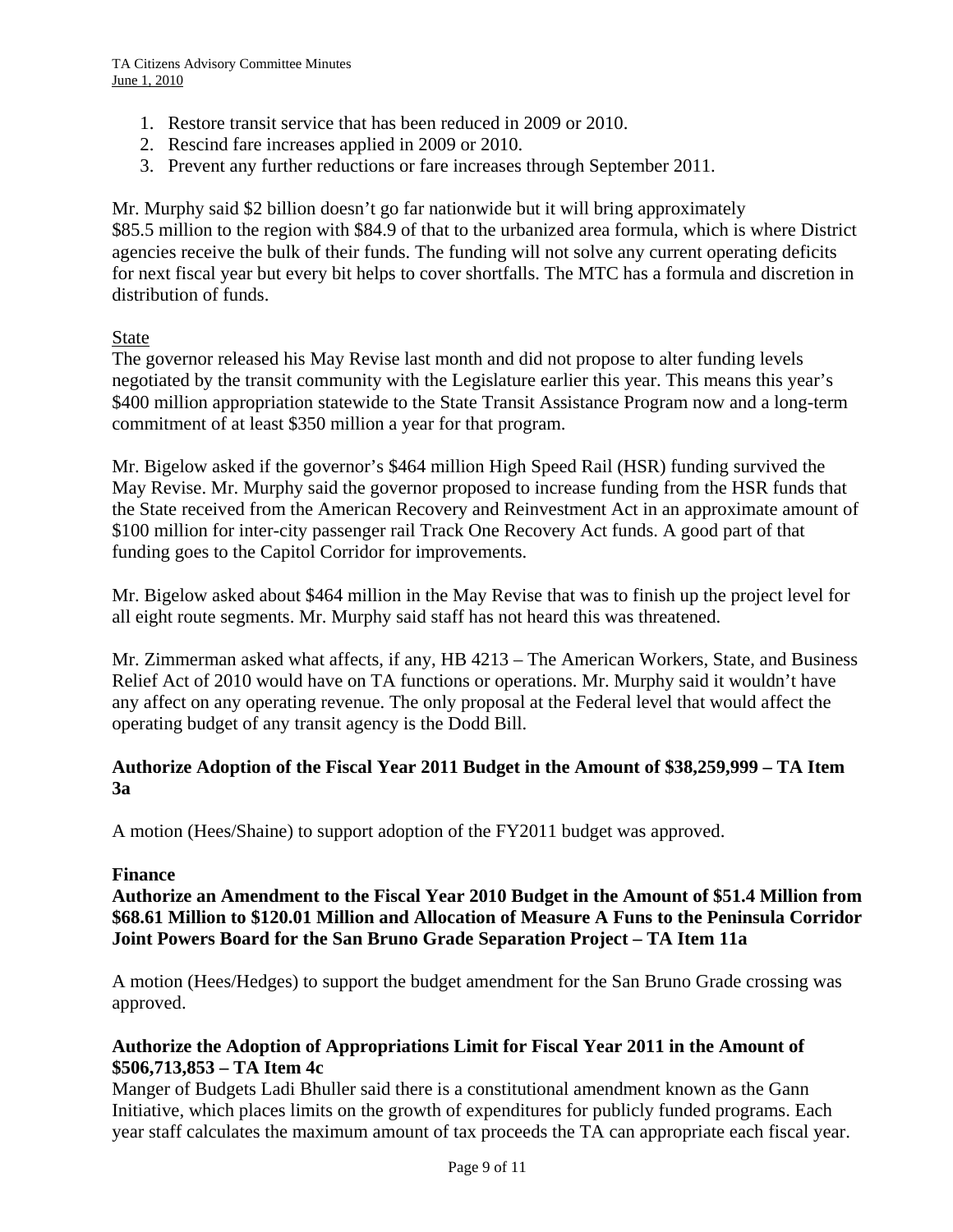To calculate the FY2011 limit, the FY2010's limit of \$514,000 is adjusted for inflation, which was a decrease of 2.54 percent and a population change, which is an increase of 1.17 percent. Staff will be asking the Board to adopt a resolution to approve the TA's FY2011 appropriation limit of approximately \$507 million.

A motion (Hees/Arietta) to support the staff recommendation was approved.

## **Program: Capital Projects Quarterly Status Report – 3rd Quarter Fiscal Year 2010 – TA Item 12c**

Mr. Hurley said he will reply to any member questions/comments.

Mr. King said his job is taking him to Marin County and he must resign his seat. He said members bring their own passions to the CAC and wished all continued success in their work.

Chair Dixon said Mr. King will be missed and wished him well in his new endeavor.

Mr. Shaine asked if approved shuttle funding will need to be approved each year or every other year. Mr. Hurley said budget capacity will cover the shuttle program for a two-year period with renewal every other year.

### **REPORT OF THE CHAIR – PAT DIXON**

Attended the groundbreaking for the Belmont pedestrian overcrossing. TA Chair Rosanne Foust introduced her and said the entire Board was with her in pushing for this project.

### **REPORT FROM STAFF – JOE HURLEY**

- The groundbreaking ceremony for the Belmont pedestrian/bike overcrossing was a very positive ceremony and the CAC was recognized through Chair Dixon.
- There will be an informational meeting on June 22 for the Calera Parkway Project, which is an outcome of the scoping meeting that occurred in March in Pacifica. The intent of the meeting is to provide more specifics in terms of the other concepts explored to address the congestion problem in Pacifica. The meeting is scheduled for 6 p.m. in the Pacifica City Council chambers.
- A ribbon-cutting ceremony will be scheduled for the  $3<sup>rd</sup>$  to Millbrae Auxiliary Lane Project mid-July. The date is to be determined.
- Mr. Hurley will miss the July meeting due to travel.

### **COMMITTEE COMMENTS**

Paul Young was involved in the BART fiasco last week and was stuck in the Glen Park Station for 40 minutes.

Mr. Hees said the FRA waiver for Caltrain for use of lightweight rail equipment is a very significant milestone for electrification and HSR and allows Caltrain to go out for design on new equipment.

Mr. King was happy to see headway on water transit.

Austin Mader-Clark is excited about ferry service but very concerned about the lack of shuttle connections to BART and Caltrain, which is a disservice to riders of public transportation.